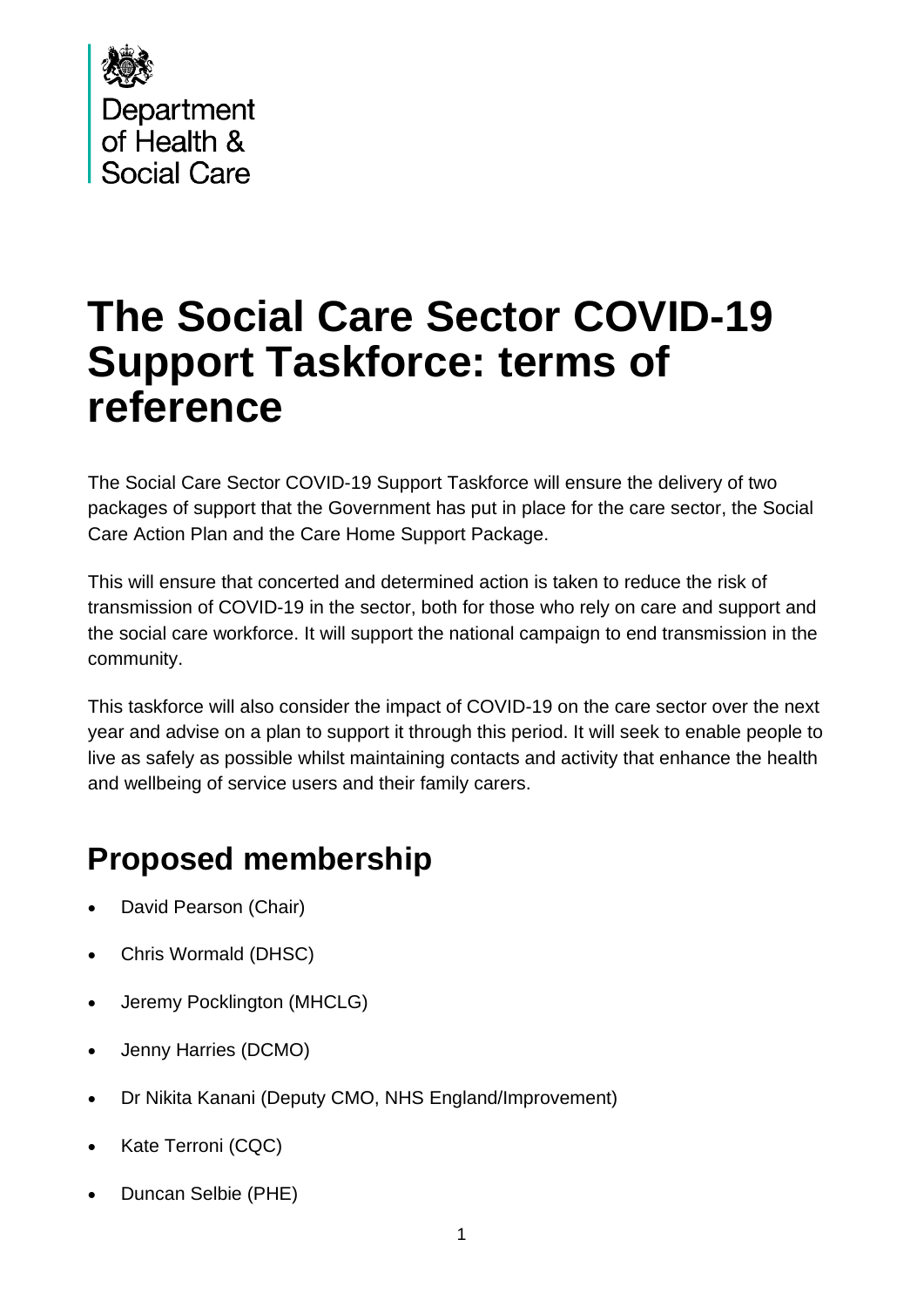- Simon Ridley (CO)
- Sarah Pickup (Deputy Chief Executive, LGA)
- Representation from the Care Providers Alliance
- James Bullion (President, ADASS)
- Christine McAnea (Unison)
- Dr Jeanelle de Gruchy (President Of the Association of Directors of Public Health, ADPH)
- Imelda Redmond (National Director, Healthwatch England)
- Representative with lived experience of care services
- Carers UK

# **Invitees (executives)**

- Rosamond Roughton (DHSC)
- Catherine Frances (MHCLG)
- Ian Dodge (NHS England)
- Éamonn O'Moore (PHE)

## **Management Information**

#### **Roles and responsibilities**

David Pearson leads the programme, reporting into the Minister of State for Care

DHSC is the lead department with responsibility for policy on adult social care. MHCLG is the lead department with responsibility for local government finance and accountability

Accounting officer arrangements, nationally and locally, remain unchanged

The Social Care COVID-19 Executive team includes the SROs responsible for delivery of their programmes: